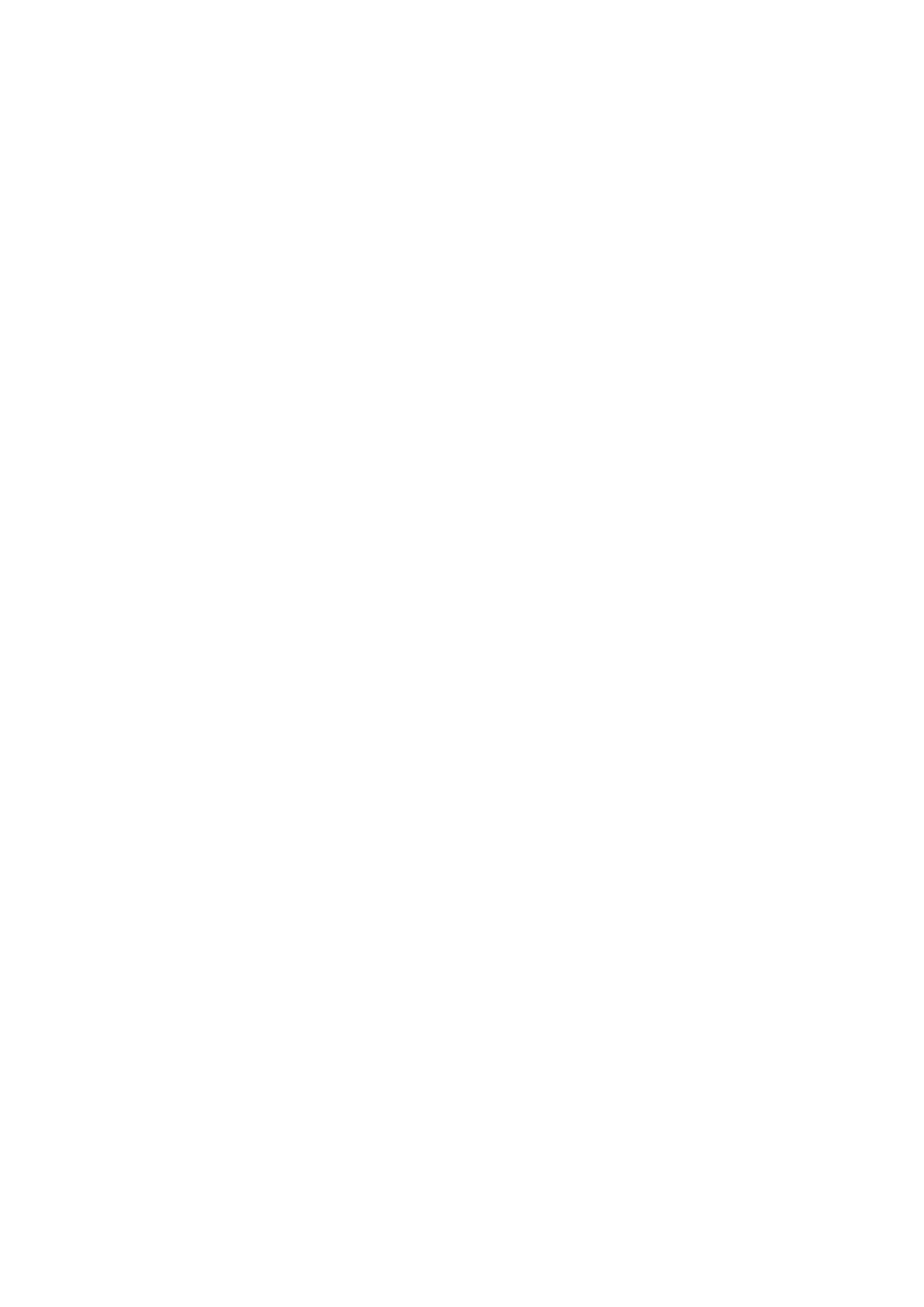# **NORTHERN TERRITORY OF AUSTRALIA**

As in force at 5 April 1995 \_\_\_\_\_\_\_\_\_\_\_\_\_\_\_\_\_\_\_\_

\_\_\_\_\_\_\_\_\_\_\_\_\_\_\_\_\_\_\_\_

# **GAMING CONTROL (LICENSING) REGULATIONS**

### **Regulations under the** *Gaming Control Act*

#### **1 Citation**

These Regulations may be cited as the *Gaming Control (Licensing) Regulations*.

#### **2 Definitions**

In these Regulations, unless the contrary intention appears:

*duties*, in relation to a licensed person, means duties performed (including duties performed by a manager) in a casino in respect of:

- (a) the conduct of gaming;
- (b) the movement, exchange or counting of money or chips;
- (c) security and surveillance; or
- (d) the administration of the casino, including accounting and internal audit.

*full licence* means a licence which is not a provisional licence.

*licence* means a key licence, a standard licence or a trainee licence (whether a full licence or a provisional licence) granted to a person under these Regulations to perform duties in a casino.

*licensed person* means a person to whom a licence has been granted.

*provisional licence* means a key licence, a standard licence or a trainee licence which is granted for a period not exceeding 12 months as specified on the licence.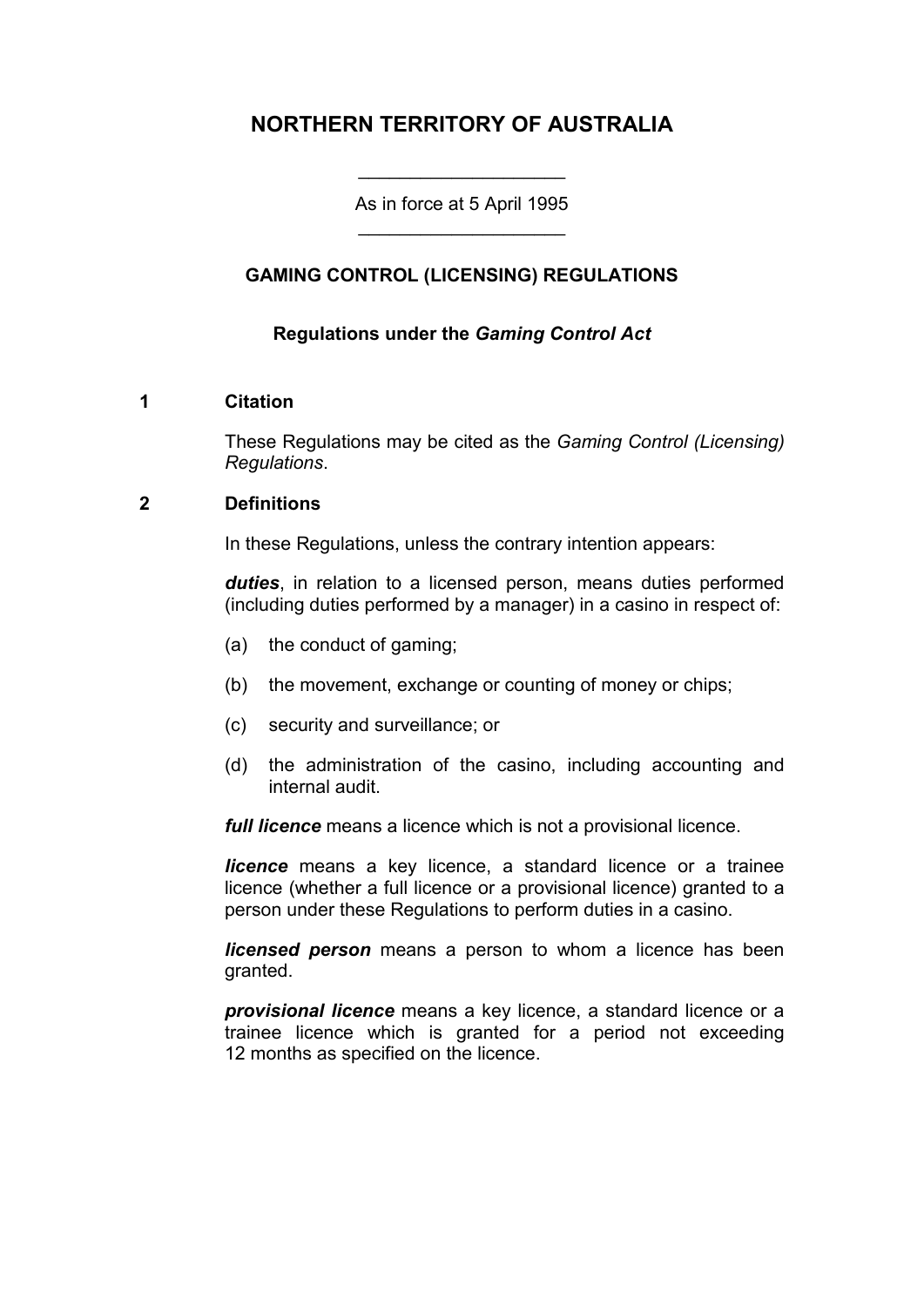# **3 Only licensed persons to perform duties**

- (1) A Licensee shall not allow a person to perform duties in the casino the subject of the casino licence granted to the Licensee unless the person holds a licence authorising him or her to perform those duties.
- (2) A person shall not:
	- (a) perform duties in a casino unless he or she holds a licence to perform those duties; and
	- (b) perform duties in a casino other than in accordance with his or her licence.

# **4 Application for licence**

- (1) A person who:
	- (a) intends to perform duties in a casino; and
	- (b) has attained the age of 18 years,

may apply to the Director for a licence.

- (2) An application under subregulation (1) shall be in writing in an approved form and accompanied by:
	- (a) a certificate signed by or on behalf of a Licensee that the Licensee will engage the applicant, subject to the applicant being granted the relevant licence, to perform duties in the casino;
	- (b) the documents required by the Director to provide information supporting the applicant's eligibility for the grant of the licence, verified by a signed statutory declaration;
	- (c) a statement detailing the applicant's employment history;
	- (d) a certified copy of the applicant's birth certificate, passport, refugee certificate or naturalisation certificate and a certified copy of his or her marriage certificate or other evidence of a change of name since birth, if relevant;
	- (e) 3 recent passport photographs of the applicant;
	- (f) a written statement signed by a member of the Police Force verifying that the applicant has had his or her fingerprints and palm prints taken; and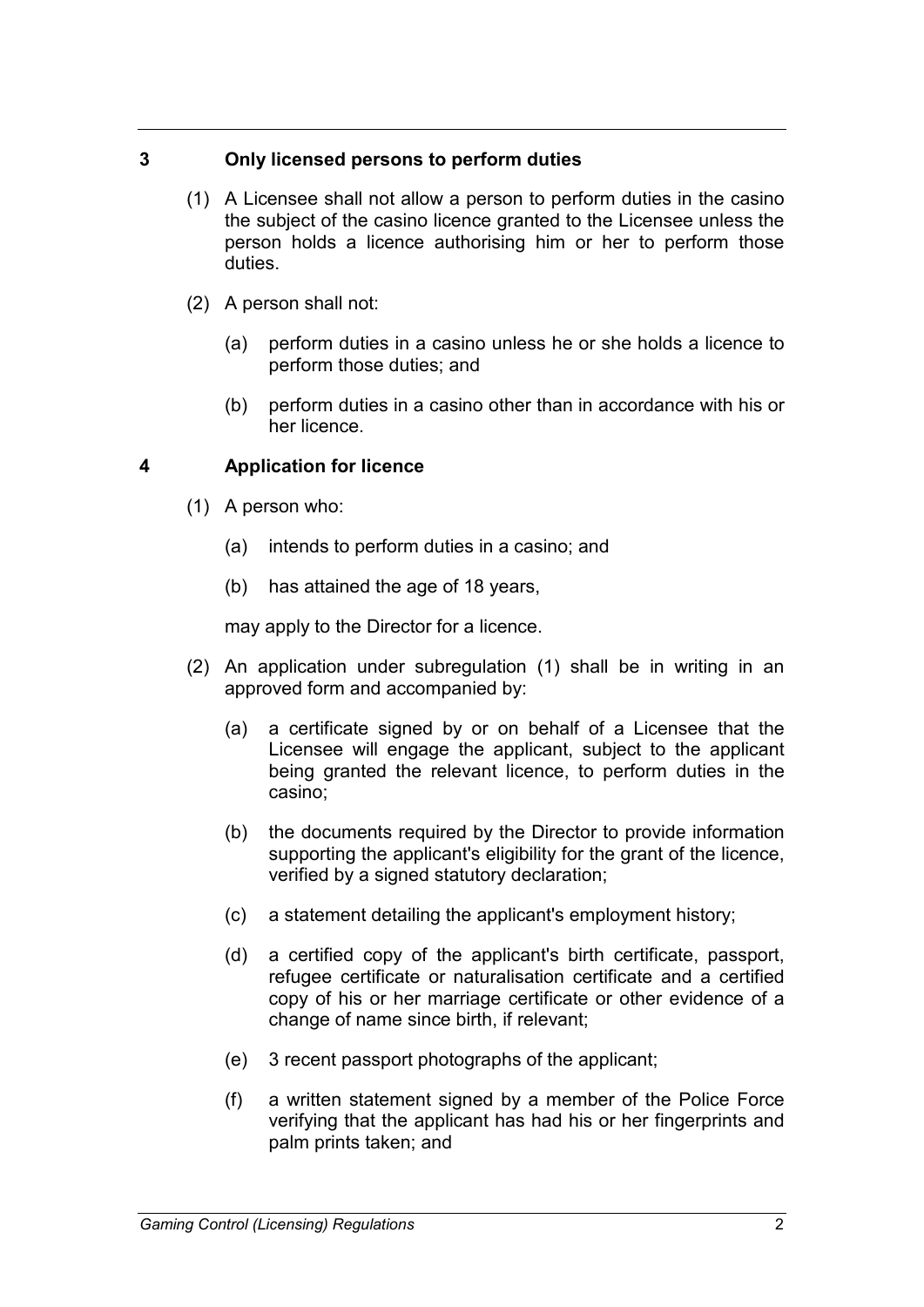- (g) the written consents and authorities necessary to enable the Director to obtain a criminal history report in respect of the applicant and information concerning the financial background of the applicant for the purpose of determining the application.
- (3) Subject to subregulation (4), where, before a licence is granted or refused, there is a change in the information supplied by an applicant in support of his or her application for a licence, the applicant shall give written particulars of the change, verified by a signed statutory declaration, to the Director who shall, on receiving those particulars, consider those particulars to form part of the application.
- (4) Where, at any time before granting or refusing a licence, the Director is of the opinion that, for the purpose of determining an application for a licence, it will not be necessary for the applicant to give particulars of a change in respect of information supplied by the applicant in support of the application (having regard to the suitability of the applicant for the grant of the licence and the nature of the information concerned), the Director may give notice in writing to the applicant that the applicant is not required to give particulars of a change in respect of the information specified in the notice.

# **5 Eligibility**

- (1) Subject to these Regulations, where a person applies to the Director for a licence, the Director shall investigate and inquire into the person's application and shall assess whether the applicant:
	- (a) has attained the age of 18 years;
	- (b) is of good repute having regard to character, integrity, honesty and responsibility;
	- (c) has an adequate command of the English language for the purpose of performing the duties he or she proposes to perform;
	- (d) has a sound and stable financial background;
	- (e) has, subject to the *Criminal Records (Spent Convictions) Act*, not been found guilty of an offence involving dishonesty since he or she attained the age of 18 years, an offence against the Act or of an offence which is punishable on conviction by a maximum penalty of not less than 5 years imprisonment; and
	- (f) is, by reason of his or her skills, qualifications, knowledge and experience, competent to perform the duties he or she proposes to perform.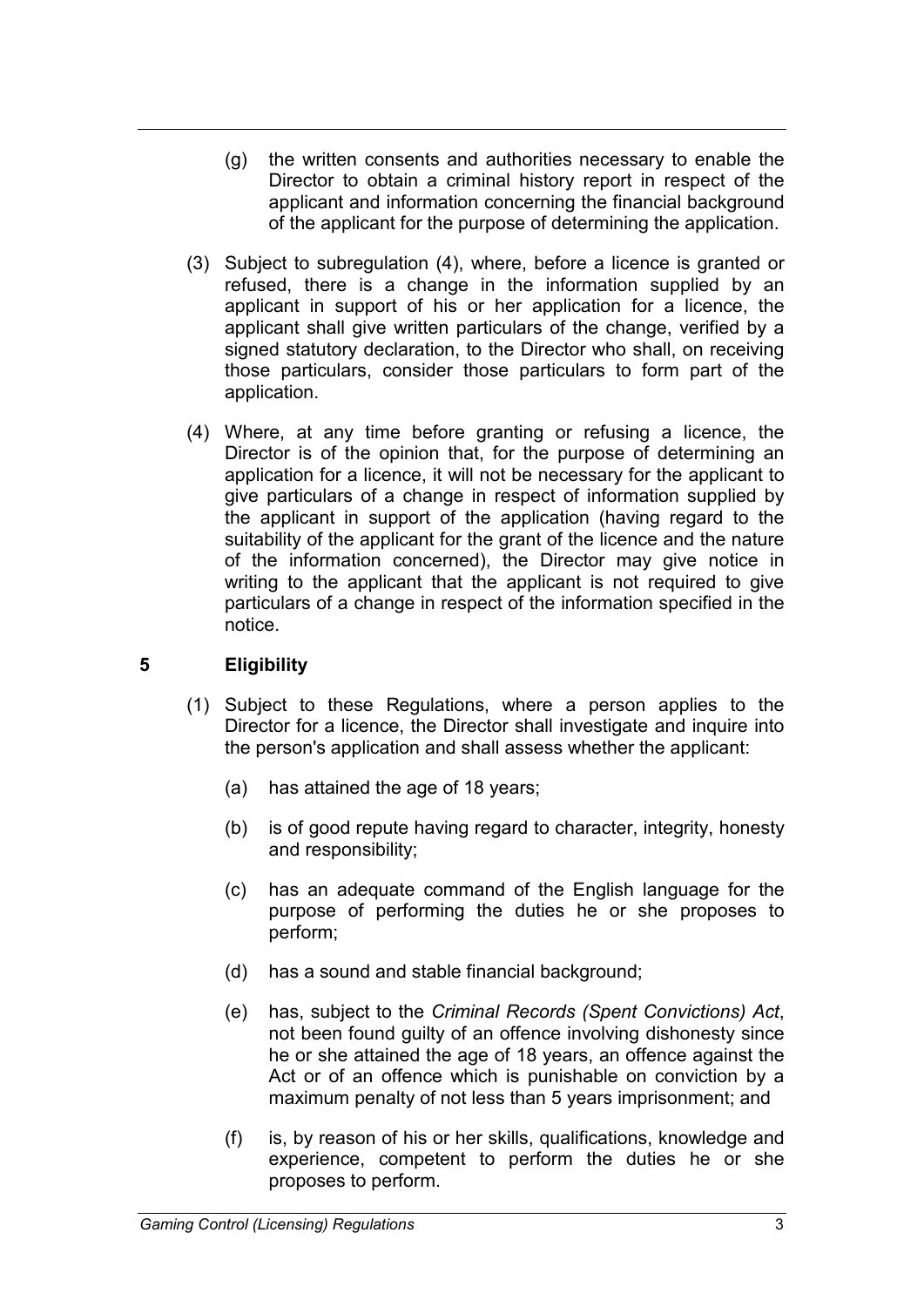(3) Where the Director is of the opinion that an applicant has not supplied information required to accompany his or her application under regulation 4(2), he or she may request the applicant to provide the information and, having done so, shall not consider the application further until receipt of the information.

### **6 Further information, &c., to be supplied**

- (1) The Director may inquire into matters, other than those specified in regulation 5, which he or she considers relevant to the determination of the application and he or she:
	- (a) shall give written notice to the applicant specifying the other matters he or she is inquiring into and the reasons for so doing; and
	- (b) may, for that purpose:
		- (i) request the applicant or another person who has an association with the applicant to supply further information or attend interviews; or
		- (ii) make inquiries of his or her own including inquiries in a State or other Territory of the Commonwealth or in a place outside the Commonwealth of Australia.
- (2) Where the Director gives notice to an applicant under subregulation (1)(a), he or she shall request the applicant to furnish written consents and authorities to enable the Director to inquire into the other matters.
- (3) Where a person does not comply with a request of the Director made under subregulation (1) or (2), the Director may decide he or she has sufficient grounds to refuse to grant the licence.
- (4) No action or proceeding, civil or criminal, shall lie against a person who the Director requests to supply information for the purposes of this regulation in respect of an act or thing done or omitted to be done in good faith for the purpose of supplying the information.

#### **7 Grant or refusal of licence**

(1) The Director may, where he or she is satisfied under regulations 5 and 6, that an applicant for a licence satisfies the relevant criteria of eligibility and is a fit and proper person to be granted a licence to perform the duties he or she proposes to perform as a licensed person, grant the person a licence.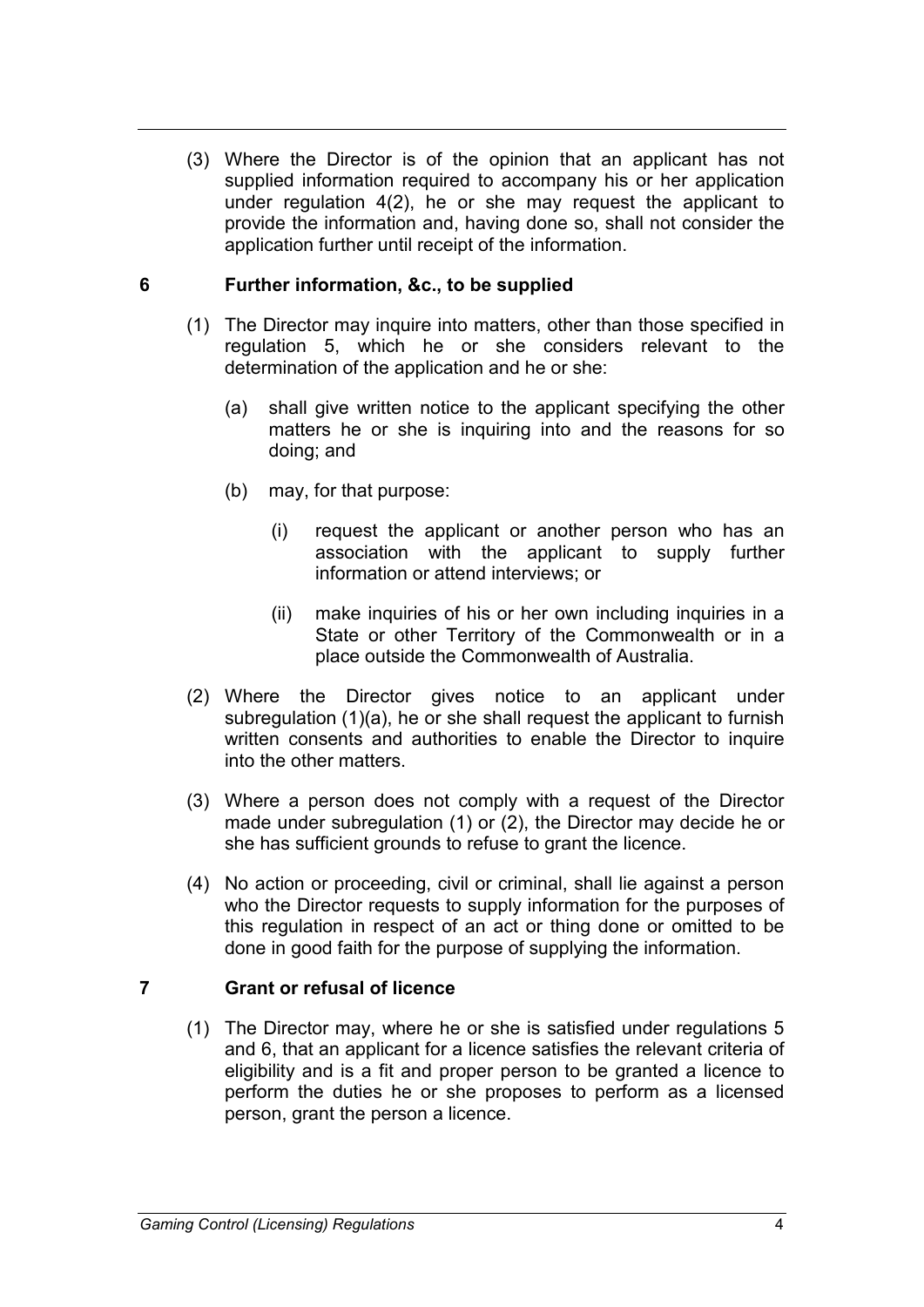- (2) Where the licence the Director grants to a person will enable the person:
	- (a) to perform duties as a manager, the Director shall grant the person a key licence;
	- (b) to undertake a training programme in respect of the performance of duties, the Director shall grant the person a trainee licence; or
	- (c) to otherwise perform duties, the Director shall grant the person a standard licence.
- (3) A licence granted under subregulation (1):
	- (a) shall be a full licence or a provisional licence; and
	- (b) subject to these Regulations, may be made subject to such terms and conditions in relation to the duties to be performed by the licensed person and the manner in which the licensed person shall perform duties as the Director thinks fit and records on the licence.
- (4) Notwithstanding subregulation (3)(b), it is a condition of every licence that the licensed person in respect of the licence shall comply with and not contravene:
	- (a) the provisions of or under the Act; and
	- (b) a lawful direction or order given by a Gaming Inspector to the licensed person in respect of the carrying out of his or her duties in respect of the playing of an approved game.
- (5) Where the Director refuses to grant a licence to an applicant, he or she shall, as soon as practicable, notify the applicant of the decision.
- (6) A person who has been refused a licence may, not later than 14 days after receiving notification of the refusal, request the Director to supply his or her reasons for that decision and the Director shall, as soon as practicable after receiving the request, give written reasons for his or her decision to the person.
- (7) A licence granted under this regulation remains in force until:
	- (a) it expires;
	- (b) the licensed person no longer performs the duties to which the licence relates;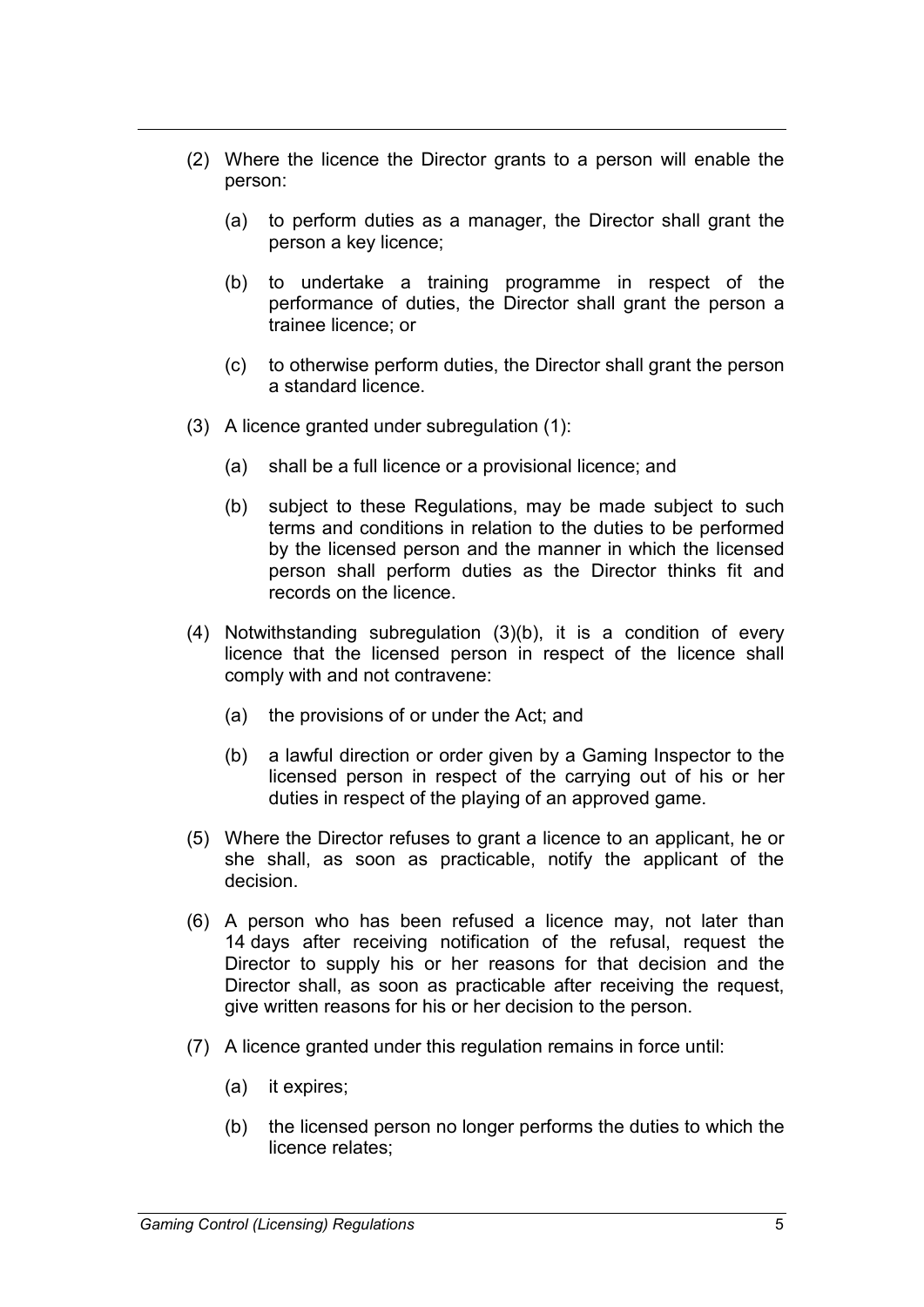- (c) the licensed person surrenders the licence to the Director; or
- (d) the licence is cancelled.

## **8 Grant of provisional or full licence**

- (1) Subject to these Regulations, where the Director grants a licence to an applicant who:
	- (a) has been found guilty of an offence involving dishonesty before he or she attained the age of 18 years;
	- (b) has been found guilty of an offence involving the use, manufacture or sale of drugs;
	- (c) has been found guilty of an offence involving an assault;
	- (d) is a person whose licence was cancelled under regulation 13;
	- (e) is to be engaged by a Licensee to perform duties for a period not exceeding 12 months; or
	- (f) is granted a trainee licence,

the licence the Director grants to the applicant shall be a provisional licence, but in all other cases the licence the Director grants to the applicant shall be a full licence.

- (2) Subject to this regulation, a provisional licence remains in force for the period determined by the Director (not exceeding 12 months) and the date of expiration of the provisional licence shall be specified on the licence.
- (3) In determining the period a provisional licence to which subregulation (1)(a), (b) or (c) relates remains in force, the Director shall have regard to the nature of the offence committed, how recently the offence was committed, the severity of the penalty imposed in respect of the offence and any restitution made in respect of the offence.
- (4) In determining the period a provisional licence to which subregulation (1)(d) relates remains in force, the Director shall have regard to the circumstances of, and the reasons for, the cancellation of the licence.
- (5) The date of expiration of a provisional licence to which subregulation (1)(e) relates shall be the date of the expiration of the period of engagement.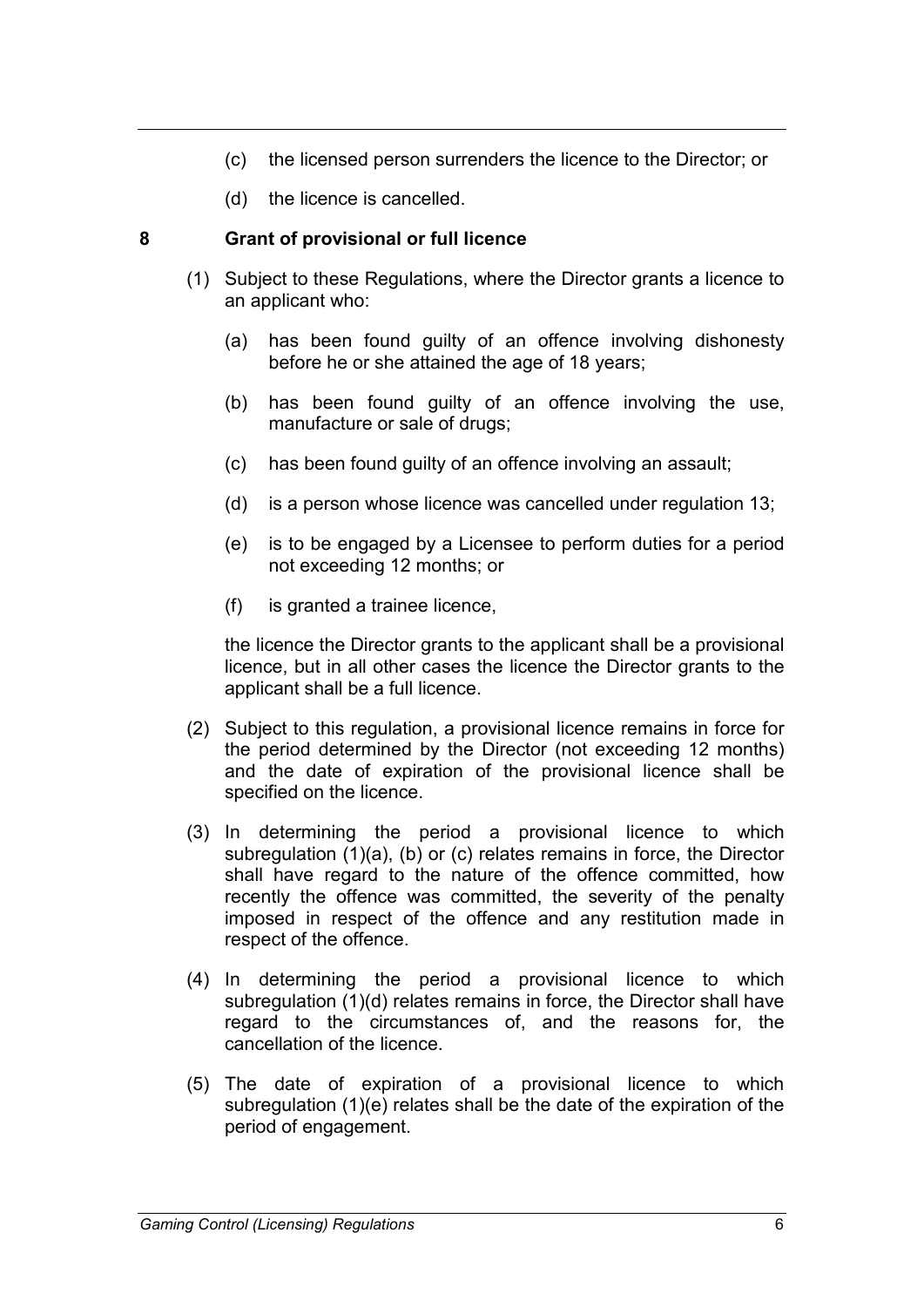(6) The date of expiration of a provisional licence to which subregulation (1)(f) relates shall be the date of the termination of the training programme.

# **9 Duration and renewal of licence**

- (1) A licence shall take effect from the date on which it is granted and shall, subject to these Regulations, continue in force until and including:
	- (a) where it is a provisional licence, the date specified on the licence; or
	- (b) where it is a full licence, 30 September immediately following the grant of the licence.
- (2) A provisional licence is not renewable but a person who has been granted a provisional licence may re-apply for a licence under these Regulations.
- (3) A licensed person who holds a full licence may, not less than one month before the licence expires, apply in the approved form to the Director for the renewal (or further renewal) of the licence.
- (4) The Director shall consider an application for the renewal of a licence and, where he or she is satisfied that the applicant has complied with the terms and conditions of the licence and is not otherwise prevented from having his or her licence renewed by a provision of or under the Act, shall renew the licence.
- (5) A renewal of a licence shall be on the same terms and conditions as applied to the original licence unless varied pursuant to regulation 11.
- (6) Where a licensed person makes an application for the renewal of a full licence, the full licence continues in force until the date of its expiration or until the application for renewal is determined, whichever is the later, but where an application is determined after its expiration and the full licence is renewed, that full licence is deemed to be renewed on 1 October of the year it expired and shall be dated accordingly.

# **10 Loss, &c., of licence**

- (1) Where a licence is lost, destroyed or damaged, the licensed person shall apply to the Director for the issue of a replacement licence.
- (2) An application under subregulation (1) shall be:
	- (a) in writing in an approved form; and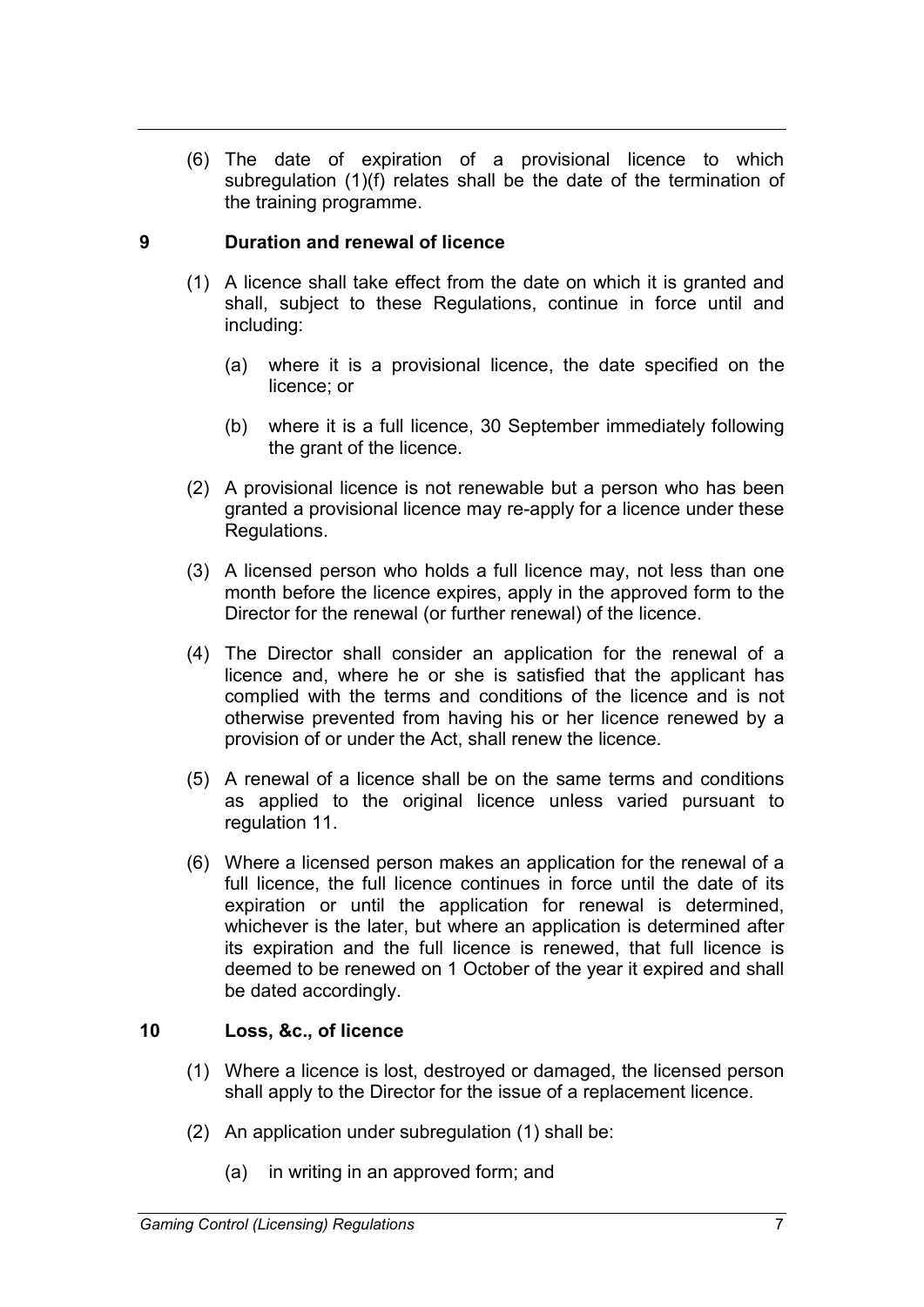- (b) verified by a signed statutory declaration.
- (3) Where the Director is satisfied that a licence has been lost, destroyed or damaged to such an extent that replacement is necessary, he or she shall issue a replacement licence in the same form and on the same terms and conditions as the licence it replaces.

## **11 Variation of licence**

- (1) A licensed person may apply to the Director to vary:
	- (a) a term or condition of his or her licence;
	- (b) the duties he or she performs under his or her licence; or
	- (c) the classification of the licence he or she holds.
- (2) An application under subregulation (1) shall:
	- (a) set out the variation required and the reasons supporting the variation; and
	- (b) to the extent the Director considers necessary (having regard to the nature of the variation and the information to be supplied in support of the application), be in accordance with regulation 4.
- (3) The Director shall consider an application made under subregulation (1) as soon as practicable and, for the purpose of determining the application, regulations 5, 6 and 7 shall apply to the extent necessary as if the application were an application for a licence under regulation 4.
- (4) Where the Director decides to vary the licence to which the application relates, he or she shall:
	- (a) amend the licence; or
	- (b) issue a new licence,

as he or she considers appropriate.

#### **12 Re-application for licence**

(1) A person who was previously granted a licence which is no longer in force may re-apply to the Director for the grant of a licence pursuant to regulation 4.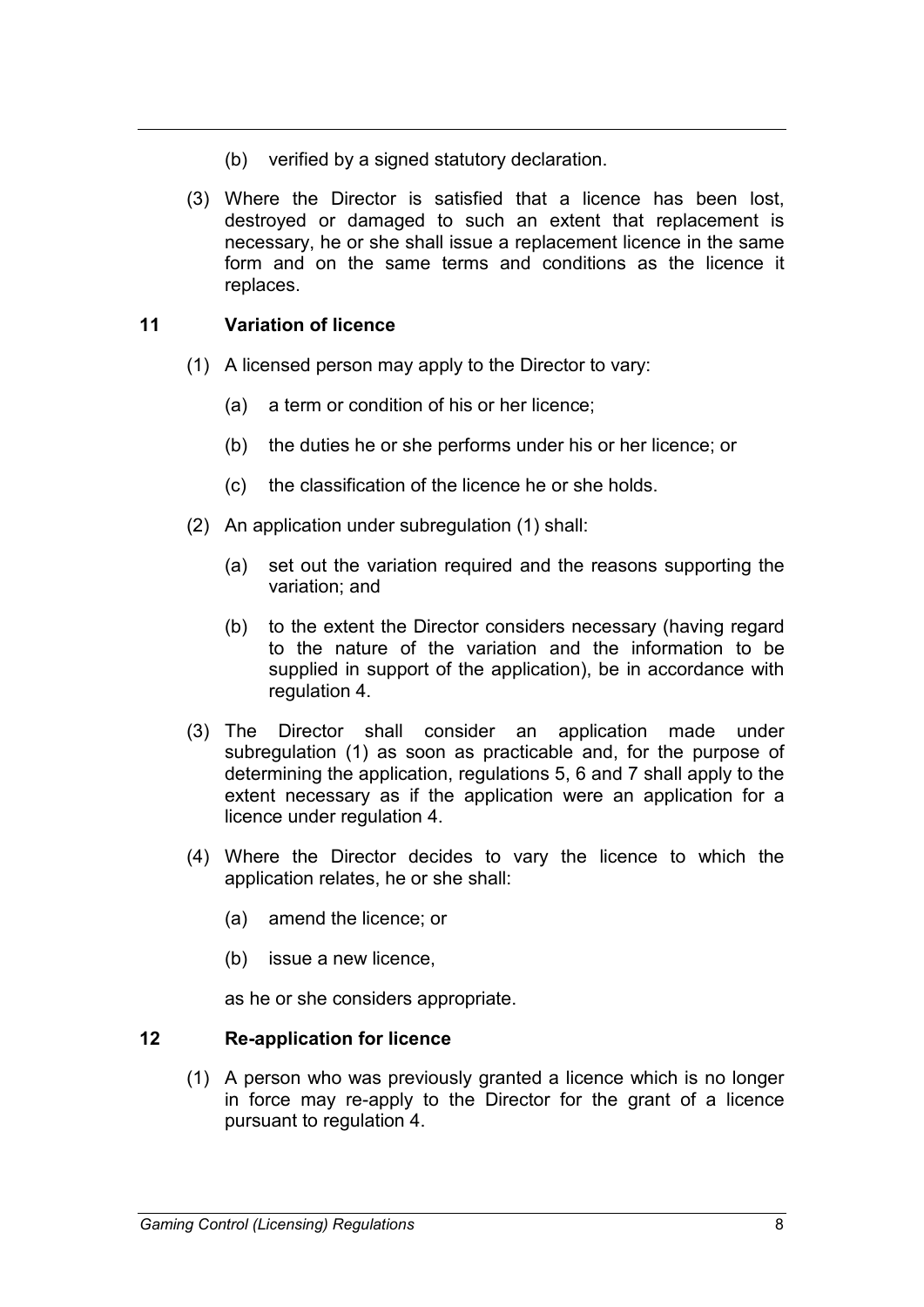- (2) A licensed person who holds a provisional licence may, not less than one month before the licence expires, re-apply to the Director for the grant of a licence pursuant to regulation 4.
- (3) Where a person re-applies for a licence before the expiration of 6 months after the expiry of a licence previously granted to him or her, the Director may, to the extent he or she considers necessary (having regard to the circumstances of the re-application and the nature of the information to be supplied), waiver compliance with regulation 4.
- (4) Where a person referred to in subregulation (2) re-applies for the grant of a licence, the Director may, if he or she is of the opinion that the person is suitable (except for his or her compliance with regulation  $8(1)(a)$ ,  $(b)$ ,  $(c)$ ,  $(d)$  or  $(e)$ ) in view of the person's conduct while the provisional licence is in force, grant the person a full licence.

### **13 Review**

- (1) Where it is brought to the attention of the Director that:
	- (a) a licence was obtained by fraud or misrepresentation;
	- (b) a licensed person has been found guilty of an offence:
		- (i) against the Act;
		- (ii) involving dishonesty;
		- (iii) involving an assault;
		- (iv) involving the use, manufacture or sale of drugs; or
		- (v) punishable on conviction by a maximum penalty of not less than 3 months imprisonment;
	- (c) a licensed person has contravened a term or condition of his or her licence;
	- (d) a licensed person failed to provide information that he or she is required to provide under these Regulations or provided information knowing it to be false or misleading;
	- (e) a licensed person has become bankrupt, applied to take the benefit of any law relating to bankrupt or insolvent debtors, has compounded with his or her creditors or made an assignment of his or her remuneration for their benefit; or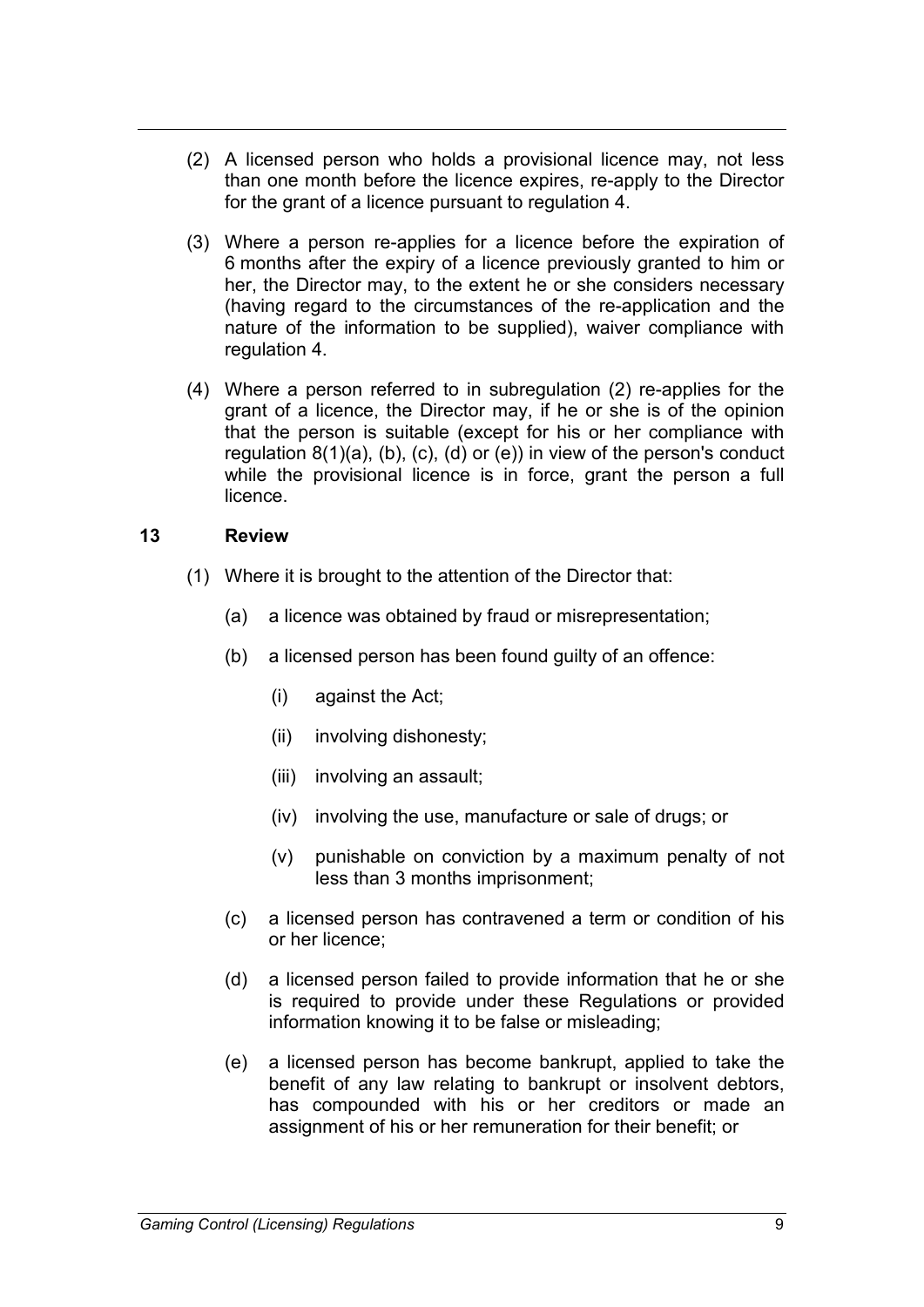(f) a licensed person may not be a fit and proper person to hold the licence he or she is holding,

the Director shall, as soon as practicable, conduct a review to investigate the matter.

- (2) Before commencing a review, the Director shall give written notice of the review, including the reason for the review and the time, date and place of the review, to the Licensee in respect of the casino where the licensed person performs duties and shall require that the Licensee arrange that the licensed person ceases performing duties until the determination of the review, and the Licensee shall comply with the notice.
- (3) Subject to this regulation, the procedure of a review shall be as determined by the Director, but in any case the Director:
	- (a) shall give a licensed person the subject of a review not less than 14 days notice in writing of the reason for conducting the review and the time, date and place where the licensed person may attend to make submissions, either personally or by a representative, or for which the licensed person may make written submissions;
	- (b) is not bound by the rules of evidence;
	- (c) shall act without regard to technicalities and legal form;
	- (d) may inform himself or herself on any relevant matter in such manner as he or she thinks fit;
	- (e) may require the production of any relevant documents and shall inspect such documents produced before him or her and may retain them for such reasonable period for the purposes of the review and make copies of them;
	- (f) may require a person, other than the licensed person, who has an association with the subject of the review to attend before him or her and to answer truthfully all questions put to that person; and
	- (g) may determine the review where the licensed person has failed to make submissions within the time allowed and he or she is satisfied that the licensed person had received notice to so do.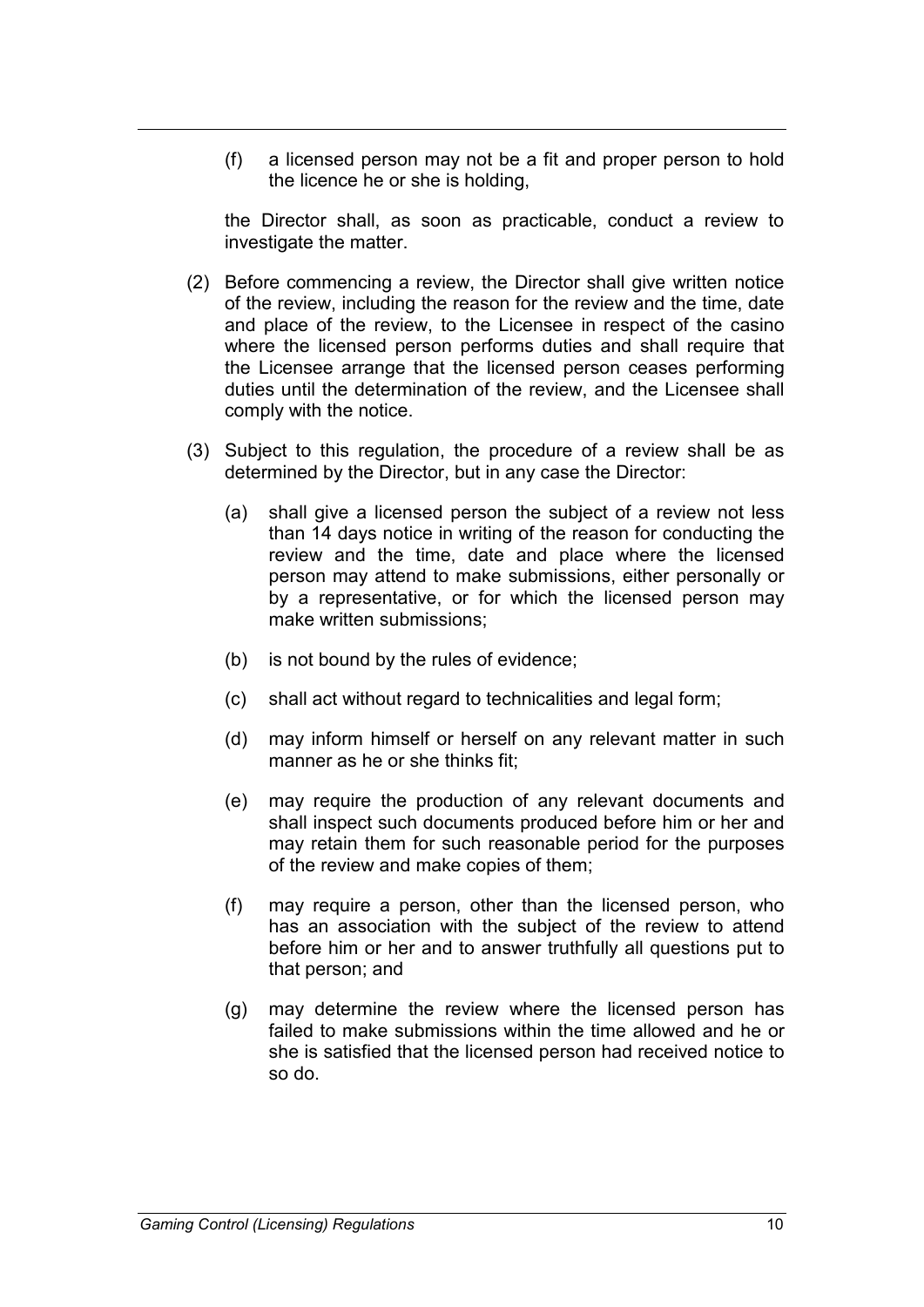- (4) After conducting a review the Director may take the action he or she considers appropriate in the circumstances, being one or more of the following:
	- (a) dismiss the matter the subject of the review;
	- (b) reprimand the licensed person;
	- (c) require the licensed person to attend for counselling or retraining;
	- (d) impose conditions on the licensed person's licence;
	- (e) vary a term or condition of the licensed person's licence, the duties authorised to be performed under the licensed person's licence or the classification of the licensed person's licence;
	- (f) suspend the licensed person's licence for a period not exceeding 6 months;
	- (g) cancel the licensed person's licence.
- (5) A person whose licence is cancelled, suspended, varied or made subject to conditions, as the case may be, shall, without delay, having received notice from the Director requiring the return of his or her licence, deliver or send the licence to the Director.
- (6) Subject to these Regulations, where a person's licence is cancelled under subregulation (4)(g), the person shall not re-apply for a licence under regulation 4 until the expiration of a period of 12 months after the date his or her licence is cancelled.
- (7) A person shall comply with and not contravene a requirement under this regulation except that nothing in this regulation shall be construed so as to require a person to answer a question if the answer might tend to incriminate the person.

## **14 Surrender of licence**

- (1) A licensed person may, at any time, surrender his or her licence by returning the licence, together with the approved form, to the Director.
- (2) Upon the Director receiving the licence and approved form referred to in subregulation (1), the licence is of no force and effect.

#### **15 Fees**

A person who applies to the Director for the grant, renewal, variation or replacement of his or her licence must pay to the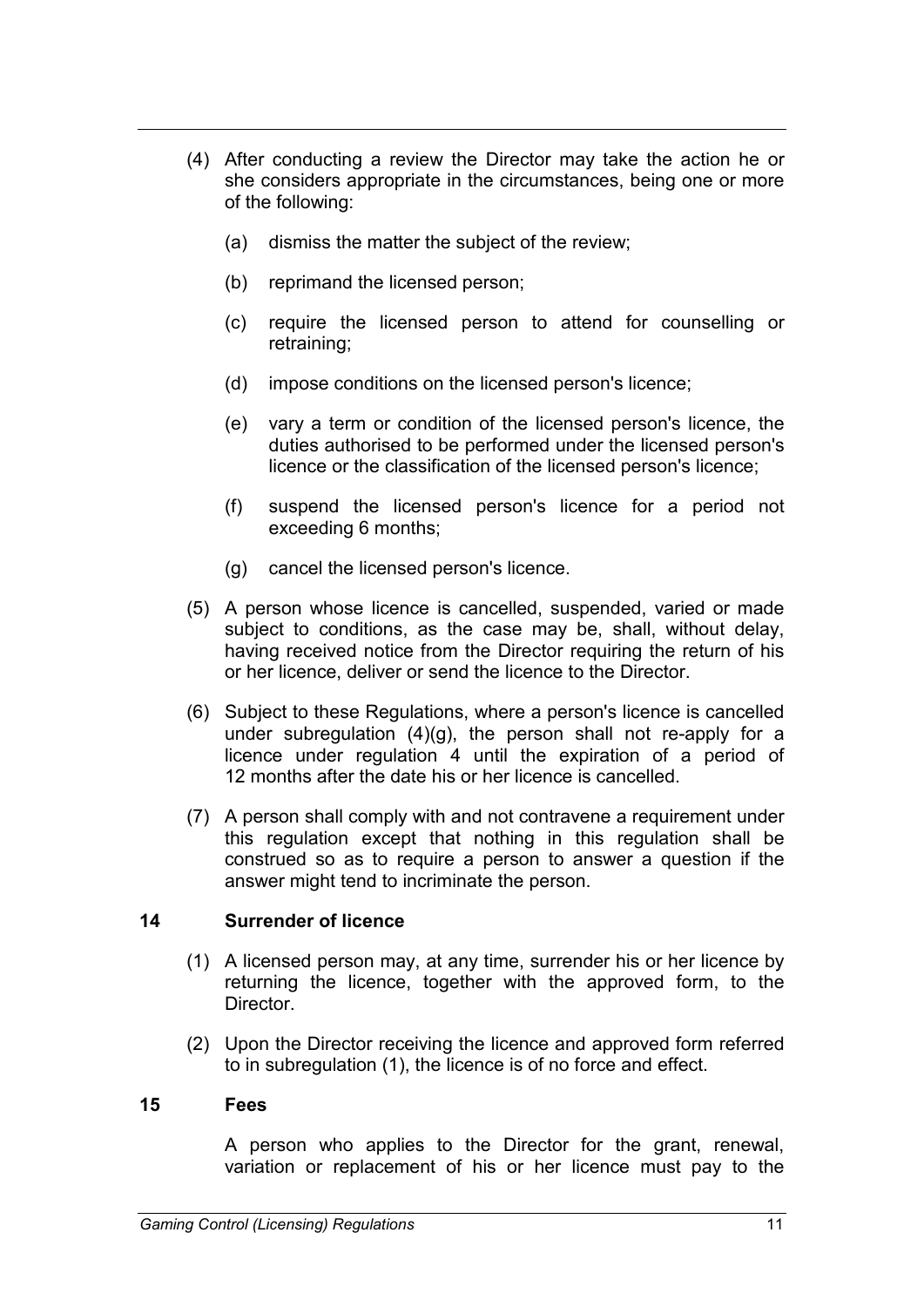Director the fee specified in the Schedule, in respect of the application and the Director shall not deal with the person's application until the person has paid the fee.

### **16 False statement**

A person shall not knowingly make a false statement or supply false information for the purposes of the grant, renewal, variation or replacement of a licence or the conduct of a review under these Regulations.

## **17 General penalty**

A person who contravenes or fails to comply with a provision of these Regulations is guilty of an offence.

Penalty: \$2,000.

## **18 Savings and transitional**

A casino operatives licence issued under the directions issued by the Treasurer to Diamond Leisure Pty. Ltd. on 2 February 1988 under section 13 of the *Casino Licensing and Control Act*, or under the directions issued by the Treasurer to Ford Dynasty Pty. Ltd. on that date under that provision, (the directions being continued in force by section 82 of the Act) and in force immediately before the commencement of these Regulations:

- (a) shall continue in force to and including 30 September 1995;
- (b) is deemed to be a licence granted under these Regulations subject to the same terms and conditions as were then applying to the licence; and
- (c) may be cancelled, suspended, varied or otherwise dealt with under these Regulations as if granted under these Regulations.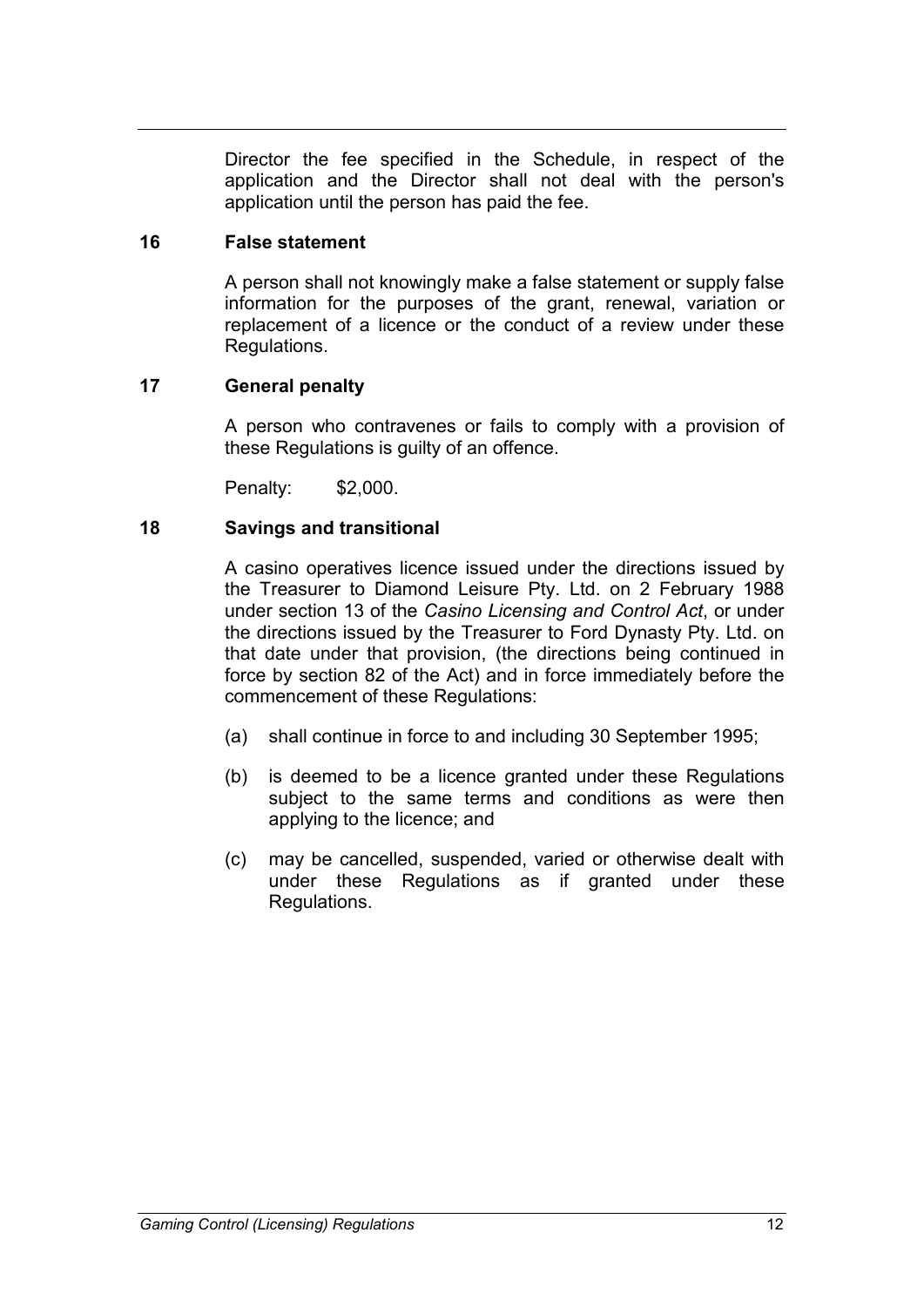# **Schedule Fees**

regulation 15

| Column 1                                            | Column <sub>2</sub>                                                                                        |  |
|-----------------------------------------------------|------------------------------------------------------------------------------------------------------------|--|
| <b>Type of Application</b>                          | Fee                                                                                                        |  |
| For the grant of a key licence                      | \$180 for 12 months or 1/12 of that<br>amount for each whole month for<br>which the licence is applied for |  |
| For the grant of a standard licence                 | \$60 for 12 months or 1/12 of that<br>amount for each whole month for<br>which the licence is applied for  |  |
| For the grant of a trainee licence                  | \$60 for 12 months or 1/12 of that<br>amount for each whole month for<br>which the licence is applied for  |  |
| For the renewal of a key licence                    | \$180 for 12 months or 1/12 of that<br>amount for each whole month for<br>which the licence is applied for |  |
| For the renewal of a standard licence               | \$60 for 12 months or 1/12 of that<br>amount for each whole month for<br>which the licence is applied for  |  |
| For the replacement of a licence                    | \$20                                                                                                       |  |
| For the variation of a licence:                     |                                                                                                            |  |
| variation of a standard licence to<br>a key licence | \$120                                                                                                      |  |
| any other variation of a licence                    | \$20                                                                                                       |  |